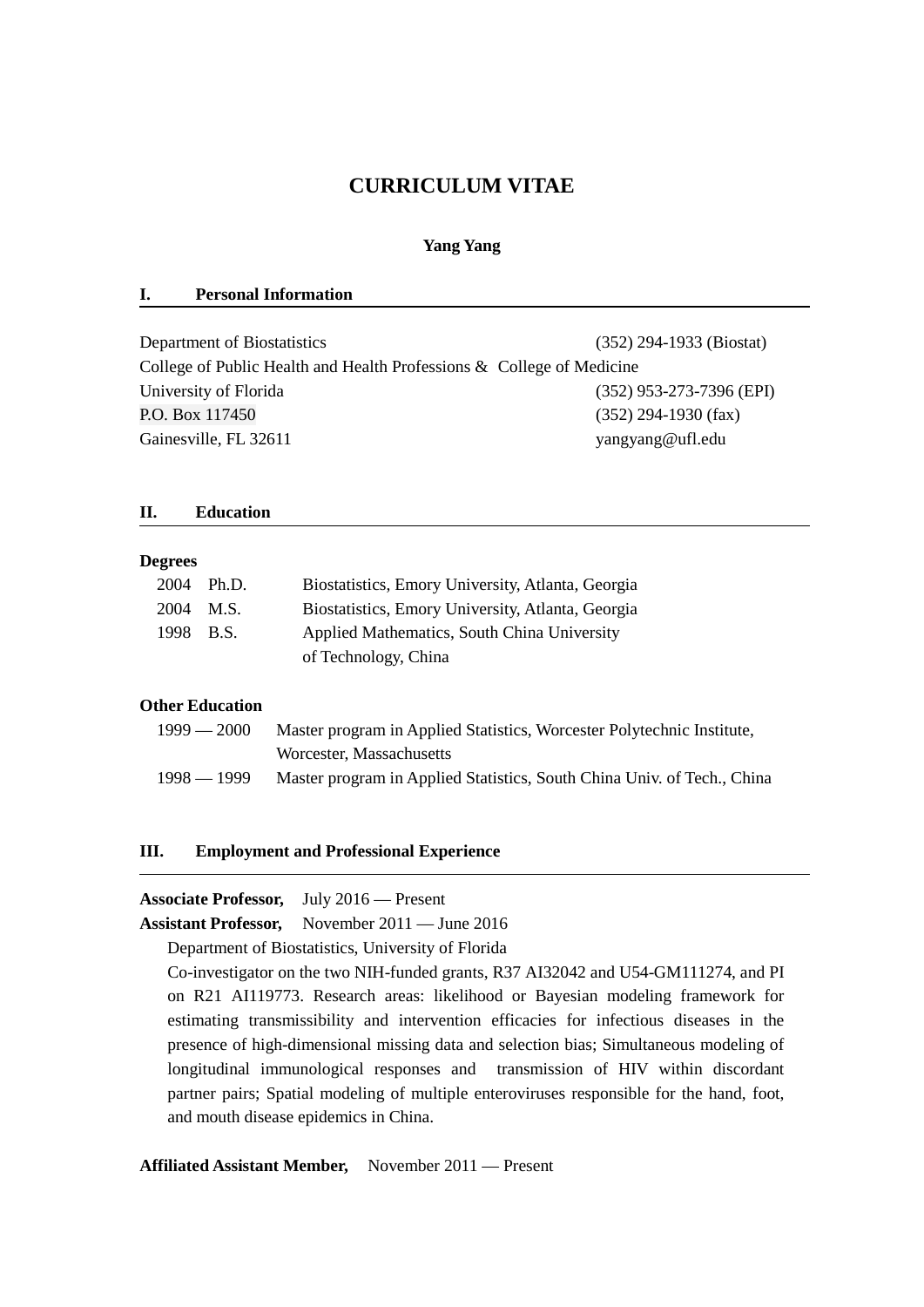#### **Assistant Member,** November 2010 — October 2011

**Staff Scientist,** July 2006 — October 2010

Fred Hutchinson Cancer Research Center

Co-investigator on two NIH-funded grants, R01-AI32042 (Methods for Evaluating Vaccine Efficacy) and U01-GM070749 (Containing Bioterrorist and Emerging Infectious Diseases), Investigating statistical methods for modeling transmission and control of infectious diseases such as influenza, smallpox and HIV, and evaluating efficacies of interventions such as vaccine and antiviral agents.

#### **Research Associate**, September 2004 — June 2006

Center for Biostatistics in AIDS Research (CBAR), Harvard University.

Senior statistician in the Statistical and Data Analysis Center of the Adult AIDS Clinical Trial Groups. Providing statistical support for AIDS clinical trials including protocol

development, data and safety monitoring, analysis plan development and data analysis. Recent major projects with full or partial involvement:

 A5224S: Long-Term Metabolic Assessment in Subjects Treated with Tenofovir/Emtricitabine or Abacavir/Lamivudine along with either Efavirenz or Atazanavir with Ritonavir.

 A5082: A Randomized, Double-Blinded, Placebo-Controlled Study of Metformin and Rosiglitazone, Along or in Combination, in HIV-Infected Subjects with Hyperinsulinemia and Elevated Waist/Hip Ratio.

 A5095: Phase III, Randomized, Double-Blinded Comparison of Three Protease Inhibitor-Sparing Regimens for the Initial Treatment of HIV Infection.

 A5084: Evaluation of Metabolic Complications Associated with Antiretroviral Medications in HIV-Infected Pregnant women.

#### **Research Assistant**, September 2001 — August 2004

Department of Biostatistics, Emory University.

Supervisor: Dr. Ira Longini and Dr. Elizabeth Halloran.

Investigating stochastic models and simulations for influenza, HIV and smallpox epidemics; estimating per-contact transmission probability of the diseases and the efficacy of influenza antiviral agent and HIV vaccine; exploring trial design issues.

#### **Research Assistant**, May. 2001 — Aug. 2001

Department of Biostatistics, Emory University.

Supervisor: Dr. Amita Manatunga.

Developing frailty models for survival times and realizing PR algorithm; exploring proportional hazard models and proportional odds models for grouped survival times.

**Research Assistant**, Jun. 2000 — Aug. 2000

Department of Biostatistics, Emory University Supervisor: Azhar Nizam (Senior Associate) Involved in the project "Epidemiology & Ecology of Vibrio Cholera in Bangladesh";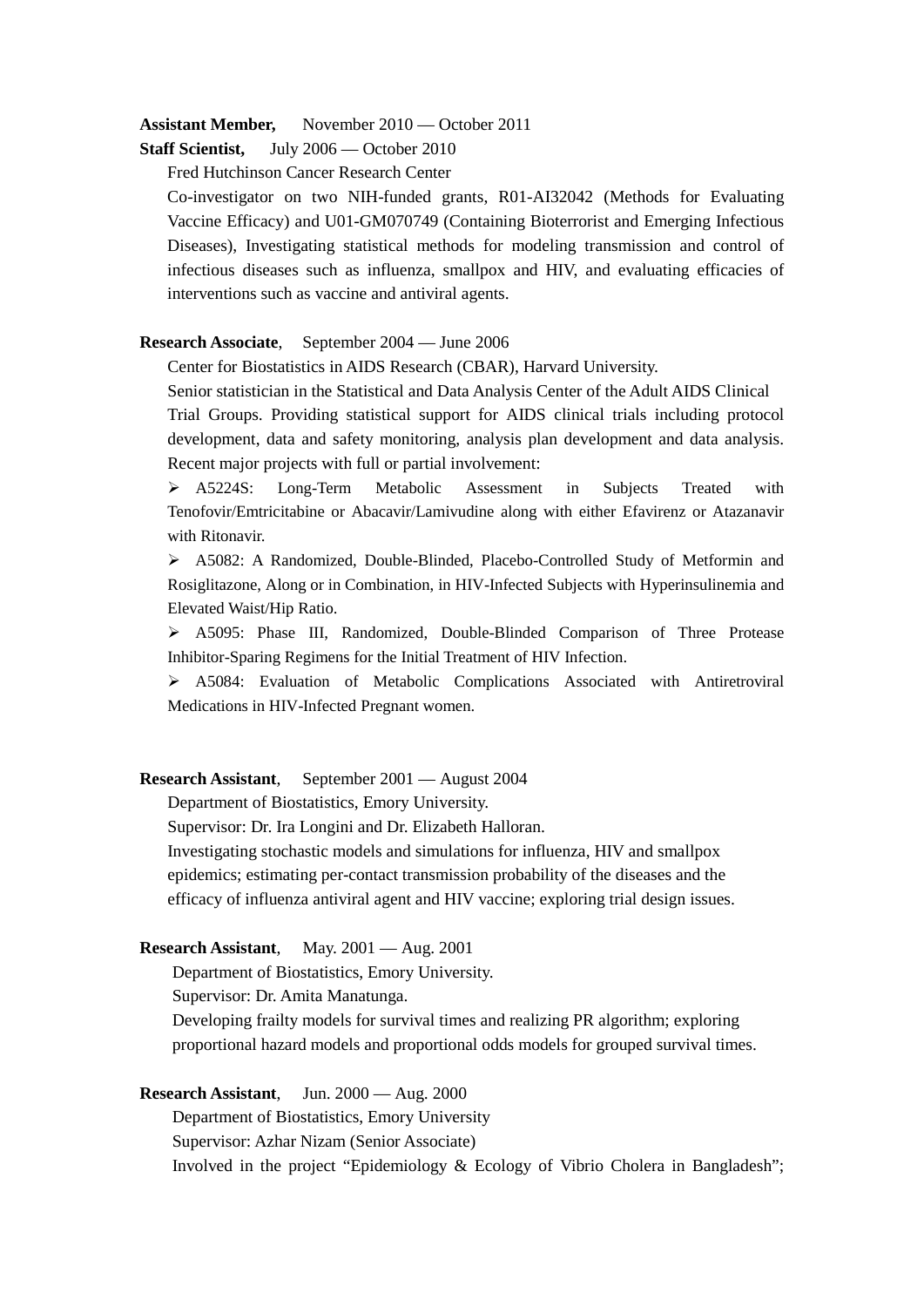modeling cholera count data.

## **IV. Scholarship**

#### **Publications in refereed journals**

1. Halloran, ME, Longini, IM, Nizam, A and **Yang Y**. Containing Bioterrorist Smallpox. *Science*, 2002; 298: 1428-1432.

2. Longini IM, Halloran ME, Nizam A and **Yang Y**. Containing Pandemic Influenza with Antiviral Agents. *American Journal of Epidemiology*, 2004; 159: 623-633.

3. Fu, HZ, **Yang Y** and Yao, YX. A Mathematical Model in Ranking Tax Credibility of Entities. *Mathematics in Practice and Theory* (China). 2004; 34: 11-15.

4. **Yang Y**, Longini, IM and Halloran, ME. Design and Evaluation of Prophylactic Intervention Using Infectious Disease Incidence Data from Close Contact Groups. *Journal Of the Royal Statistical Society, Series C*. 2006; 55: 317-330.

5. Longini IM, Halloran ME, Nizam A, **Yang Y**, Xu S, Burke DS, Cummings DAT and Epstein J. Containing a large bioterrorist smallpox attack: A computer simulation approach. *International Journal of Infectious Disease*. 2007; 11: 98-108.

6. Halloran ME, Hayden F, **Yang Y**, Logini IM and Monto A. Antiviral Effects on Influenza Viral Transmission and Pathogenicity: Observations from Household-Based Trials. *American Journal of Epidemiology*. 2007; 165: 212-221.

7. Mulligan K, **Yang Y**, Wininger D, Koletar S, Parker RA, Alston-Smith B, Basar M and Grinspoon S. Effects of Metformin and Rosiglitazone in HIV-Infected Patients with Hyperinsulinemia and Elevated Waist/Hip Ratio. *AIDS*. 2007; 21: 47-57.

8. Shikuma CM, **Yang Y**, Meyer WA, Glesby M, Tashima KT, Ribaudo H, Webb N, Bastow B, Kuritzkes DR, and Gulick RM. Metabolic Effects of Protease Inhibitor-Sparing Antiretroviral Regimens given as Initial Treatment of HIV-1 Infection (AIDS Clinical Trials Group Study – A5095). *Journal of AIDS*. 2007; 44:540-550.

9. **Yang Y**, Longini IM and Halloran ME. A Resampling-Based Test to Detect Person-To-Person Transmission of Infectious Diseases. *Annals of Applied Statistics*. 2007, Vol. 1:211-228. (PMC2680309)

10. **Yang Y**, Longini IM and Halloran ME. A Data-Augmentation Method for Infectious Disease Incidence Data from Close Contact Groups. *Computational Statistics and Data Analysis*. 2007, Vol. 51:6582-6595.

11. **Yang Y**, Halloran ME, Sugimoto J and Longini IM. Detecting Human-To-Human Transmission of Avian A(H5,N1) Influenza. *Emerging Infectious Disease*. 2007; 13:1348-1353.

12. Livingston EG, Cohn SE, **Yang Y**, Watts DH, Bardeguez AD, Jones TB, Smith LM, Umbleja T and McComsey GA. Lipids & Lactate in HIV-1 Infected Pregnancies With/ Without Protease Inhibitor-Based Therapy. *Obstetrics and Gynecology*. 2007, Vol. 110:391-397.

13. **Yang Y** and DeGruttola V. Resampling-based Multiple Testing Methods with Covariate Adjustment: Application to Investigation of Antiretroviral Drug Susceptibility. *Biometrics*. 2008; 64:329-336.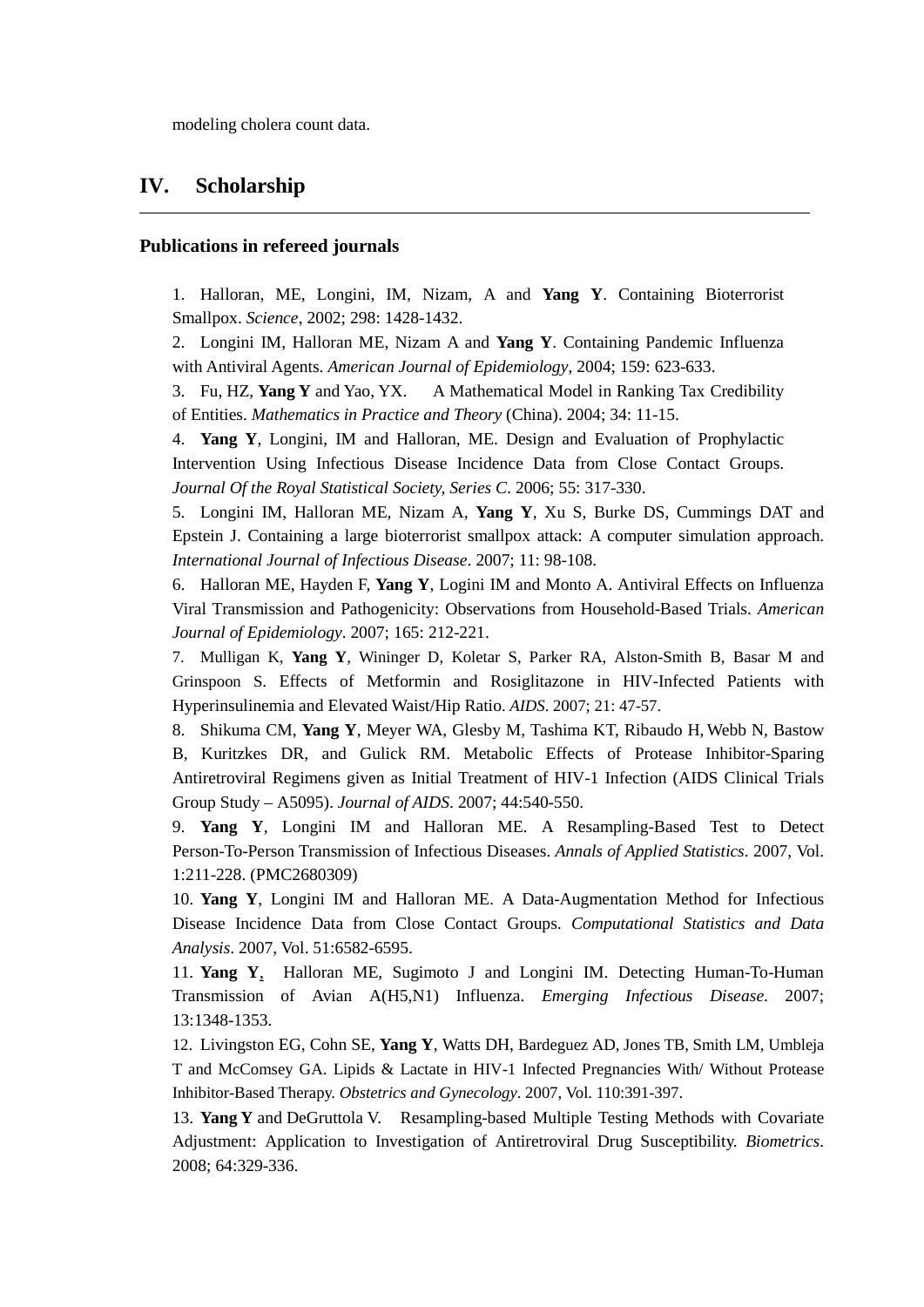14. **Yang Y**, Gilbert, P, Longini IM and Halloran ME. A Bayesian Framework for Estimating Vaccine Efficacy per Infectious Contact. *Annals of Applied Statistics.* 2008; 2:1409-1431. (PMC2630256)

15. **Yang Y**, Halloran ME and Longini IM. A Bayesian Model for Evaluating Influenza Antiviral Efficacy in Household Studies with Asymptomatic Infections. *Biostatistics*. 2009; 10: 390-403. (PMC2733175, PMID:19202152)

16. **Yang Y**, Sugimoto JD, Halloran ME, Basta NE, Chao DL, Matrajt L, Potter G, Kenah E and Longini IM. The Transmissibility and Control of Pandemic Influenza A (H1N1) Virus. *Science*. 2009; 326: 729-733.

17. **Yang, Y**, Halloran, ME, Daniels M and Longini, IM. Modeling Competing Infectious Pathogens from a Bayesian Perspective: Application to Influenza Studies with Incomplete Laboratory Results. *Journal of the American Statistical Association*. 2010; 105:1310-1322.

18. Sugimoto, JD, Borse, NN, Ta, ML, Stockman, LJ, Fischer, GE, **Yang, Y**, Halloran, ME, Duchin, JS and Longini, IM. The effect of age on transmission of clinical pandemic influenza A (H1N1) during an outbreak in a camp and households in Washington State, United States. *Epidemiology*. 2011; 22(2): 180-187.

19. Wang Y, Feng Z, **Yang Y**, Self SG, Gao Y, Wakefield J, Wang L, Zhang J, Chen X, Yao L, Stanaway J, Wang Z, Yang W. Hand, Foot and Mouth Disease in China: Patterns of Spread during 2008-2009. *Epidemiology*. 2011; 22: 781-792 (Corresponding Author).

20. **Yang Y**, Longini IM, Halloran ME and Obenchain V. A hybrid EM and Monte Carlo EM Algorithm and Its Application to Analysis of Transmission of Infectious Diseases. *Biometrics*. 2012; 68: 1238-1249. PMID: 22506893

21. **Yang Y** and DeGruttola V. Resampling-based Methods for Testing Equality of Covariance/Correlation Matrices. *International Journal of Biostatistics*. 2012;8(1): Article 13. 22. Fang, L-Q., Li, X-L., Liu, K., Li, Y-J., Yao, H-W., Liang, S., **Yang, Y**., Feng, Z-J., Gray, G. C. and Cao, W-C. Mapping spread and risk of avian influenza A (H7N9) in China. *Natrue Scientific Reports*. 2013; 3: Article 2722.

23. Zhou Y-B, Wang Q-X, Liang S, Gong Y-H, Nie S-J, Nan L, Yang A-H, Liang Q**, Yang Y**, Song X-X, Jiang Q-W. HIV-, HCV-, and Co-Infections and Associated Risk Factors among Drug Users in Southwestern China: A Township-Level Ecological Study Incorporating Spatial Regression. PLoS One. 2014; doi: 10.1371/journal.pone.0093157.

24. Tran CH, Sugimoto DJ, Pulliam JRC, Ryan KA, Myers PD, Castleman JB, Doty R, Johnson J, Stringfellow J, Kovacevich N, Brew J, Cheung LL, Caron B, Lipori G, Harle CA, Alexander C, **Yang Y**, Longini MI, Halloran ME, Morris JG and Small PA. School-located influenza vaccination reduces community risk for influenza-like illness emergence care visits. PLoS One. 2014; doi: 10.1371/journal.pone.0114479.

25. **Yang Y**, Halloran ME, Chen Y and Kenah E. A Pathway EM-Algorithm for Estimating Vaccine Efficacy with a Non-Monotone Validation Set. *Biometrics*. 2014; 70: 568-578.

26. Sugimoto JD, Allen AL, Kenah EE, Halloran ME, Chowdhury F, Khan AI, LaRocque RC, **Yang Y**, Ryan ET, Qadri F, Calderwood SB, Harris JB and Longini IM. Household Transmission of *Vibrio cholerae* in Bangladesh. *PLoS Negl Trop Dis*. 2014; 8: e3314.

27. **Yang Y**, Zhang Y-P, Fang L-Q, Halloran ME, Ma M-J, Liang S, Kenah E, Britton T, Chen E-F, Hu J-Y, Tang F-Y, Cao W-C, Feng Z-J, Longini IM. Household Transmissibility of Avian Influenza A (H7N9) Virus. *Eurosurveillance*. 2015; 20(10):pii=21056.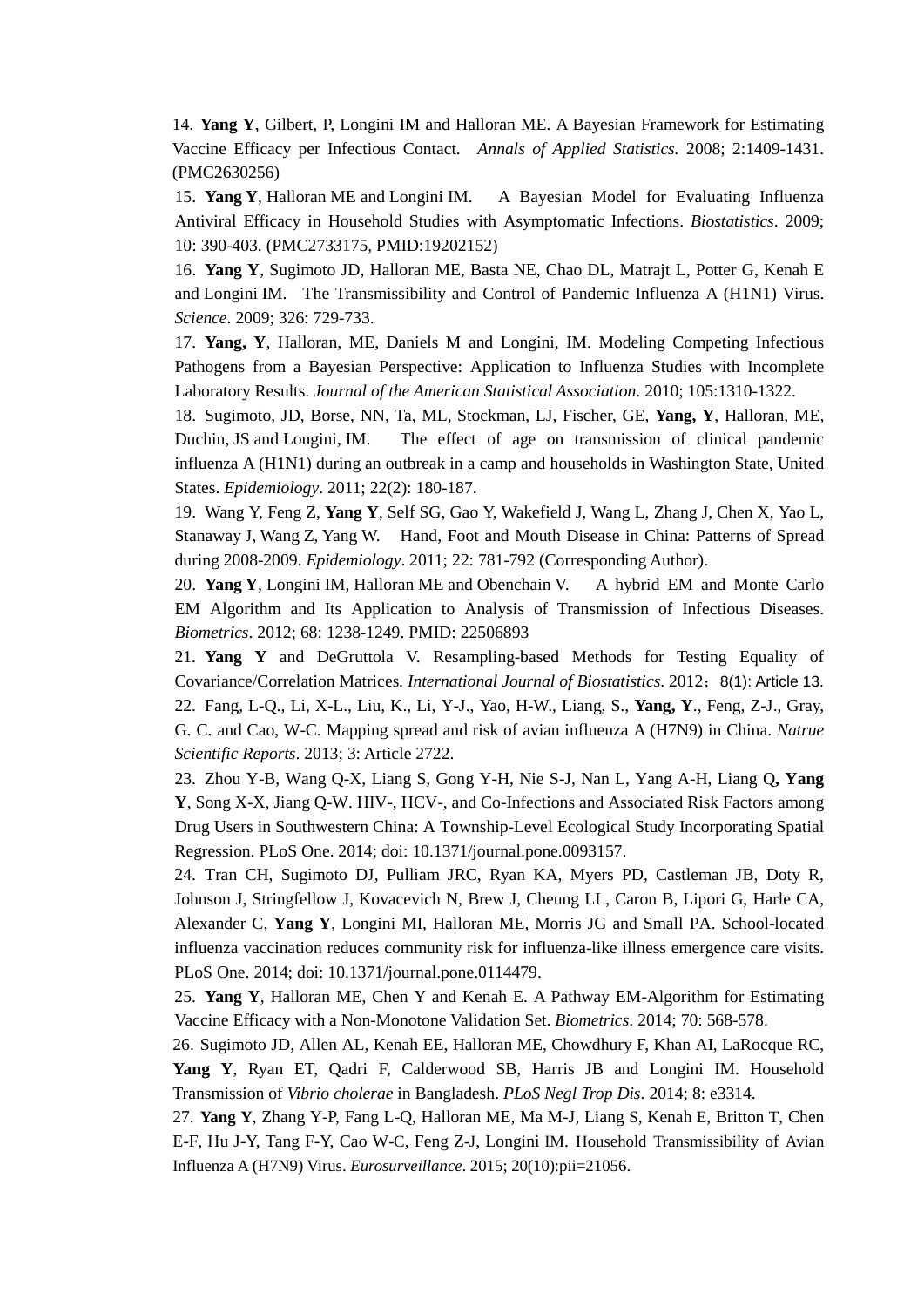28. Yao H-W, **Yang Y**, Liu K, Li X-L, Zuo S-Q, Sun R-X, Fang L-Q and Cao W-C. The spatiotemporal expansion of human rabies and its probable explanation in mainland China, 2004-2013. *PLoS Negl Trop Dis*. 2015; DOI: 10.1371/journal.pntd.0003502.

29. Zhang J-N, Kang Y-C, **Yang Y**, and Qiu P-H. Statistical Monitoring of the Hand, Foot and Mouth Disease in China. *Biometrics*. 2015; Accepted.

30. Ma M-J, **Yang Y**, Wang H-B, Zhu Y-F, Fang L-Q, An X-P, Wan K-L, Whalen C.C., Yang X-X, Lauzardo M., Zhang Z-Y, Cao J-F, Tong Y-G, Dai E-H and Cao W-C. Transmissibility of tuberculosis among school contacts: an outbreak investigation in a boarding middle school, China. *Infection, Genetics and Evolution*. 2015; DOI:10.1016/j.meegid.2015.03.001 (Co-First Author).

31. Cao W-C, Liu K, Zhou H, Sun R-X, Yao H-W, Li Y, Wang L-P, Mu D, Li X-L, **Yang Y**, Gray G, Yin W-W, Fang L-Q, Yu H-J Yu, and Cui N. A National Assessment of the Epidemiology of Severe Fever with Thrombocytopenia Syndrome, China. *Nature Scientific Report*. 2015; 5:Article 9679.

32. Fang L-Q, Liu K, Li X-L, Liang S, **Yang Y**, Yao H-W, Sun R-X, Sun Y, Chen WJ, Zuo S-Q, Ma M-J, Li H, Jiang J-F, Liu W, Yang XF, Gray G, Krause PJ and Cao W-C. Emerging tick-borne infections in mainland China: an increasing public health threat. *Lancet Infectious Diseases*. 2015; 15:1467-79.

33. Kirpich A, Weppelmann TA, **Yang Y**, Ali A, Morris JG and Longini IM. Cholera transmission in Ouest Department of Haiti: dynamic modeling and the future of the epidemic. *PLoS Negl Trop Dis*. 2015; 9(10): e0004153. DOI: 10.1371/journal.pntd.0004153.

34. Li X-L, **Yang Y**, Sun Y, Chen WJ, Sun R-X, Liu K, Ma M-J, Liang S, Yao H-W, Gray G, Fang L-Q and Cao W-C. Risk distribution of human infections with avian influenza H7N9 and H5N1 virus in China. *Nature Scientific Report*. 2015; 5: article number 18610. doi:10.1038/srep1861.

35. Fang L-Q, **Yang Y**, Jiang J-F, Yao H-W, Kargbo D, Li X-L, Jiang B-G, Kargbo B, Tong Y-G, Wang Y-W, Liu K, Kamara A, Dafae F, Kanu A, Jiang R-R, Sun Y, Sun R-X, Chen W-J, Ma, M-J, Dean, NE, Thomas H, Longini IM, Halloran ME and Cao W-C. Transmission dynamics of Ebola virus disease and intervention effectiveness in Sierra Leone. *PNAS*. 2016; 113(16): 4488-4493. doi:10.1073/pnas.1518587113 (Co-First Author)

36. Dean NE, Halloran ME, **Yang Y**, Longini IM. The transmissibility and pathogenicity of Ebola virus: a systematic review and meta-analysis of household secondary attack rate and asymptomatic infection. *Clinical Infectious Diseases*. 2016; 62(10): 1277-1286. DOI: 10.1093/cid/ciw114.

37. Zhang R-S, Chen T-M, Ou X-H, Liu R-C, **Yang Y**, Ye W, Chen J-F, Yao D, Sun B-C, Zhang X-X, Zhou J-X, Sun Y, Chen FM, Wang S-P. Clinical, epidemiological and virological characteristics of the first detected human case of avian influenza A(H5N6) virus. *Infection, Genetics and Evolution*. 2016; 40: 236-242. DOI:10.1016/j.meegid.2016.03.010.

38. Chen W-J, Lai S-J, **Yang Y**, Liu K, Li X-L, Yao H-W, Li Y, Zhou H, Wang L-P, Mu D, Yin W-W, Fang L-Q, Yu H-J and Cao W-C. Mapping the distribution of anthrax in mainland China, 2005–2013. *PLoS Negl Trop Dis*. 2016; 10(4):e0004637.

39. Rojas DP, Dean NE, **Yang Y**, Kenah E, Quintero J, Tomasi S, Ramirez EL, Kelly Y, Castro C, Carrasquilla G, Halloran ME and Longini IM. The epidemiology and transmissibility of Zika virus in Girardot and San Andres Island, Colombia, September 2015 to January 2016.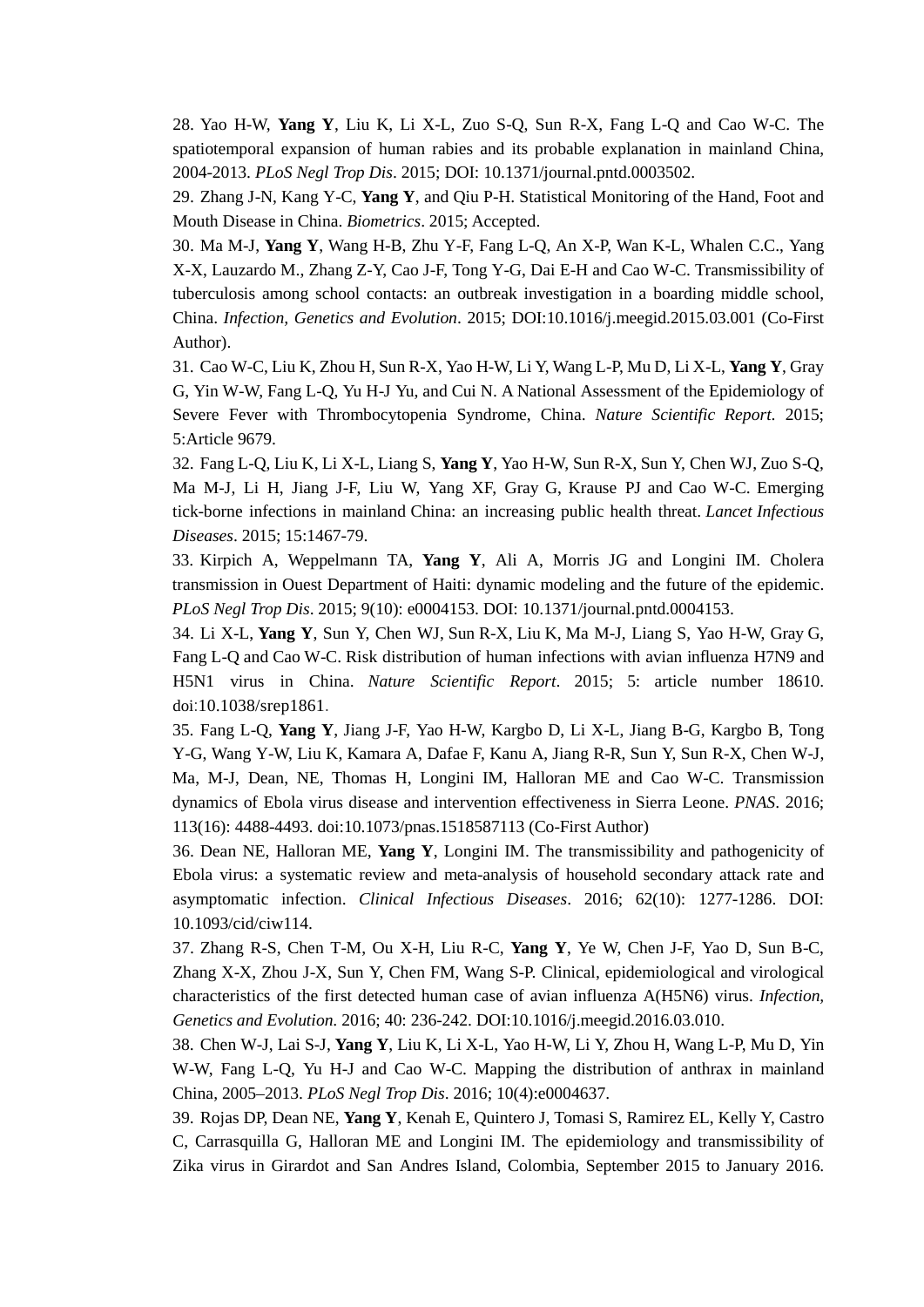*Eurosurveillance*. 2016; 21(28): pii=30283.

40. Sun R-X, Lai S-J, **Yang Y**, Li X-L, Liu K, Yao H-W, Zhou H, Li Y, Wang L-P, Mu D, Yin W-W, Fang L-Q, Yu H-J and Cao W-C. Mapping the distribution of tick-borne encephalitis in mainland China. *Ticks and Tick-borne Diseases*. 2017; 8(4): 631-639.

41. Ngwa MC, Liang S, Kracalik IT, Morris L, Blackburn JK, Mbam LM, Baonga Ba Pouth SF, Teboh A, **Yang Y**, Arabi M, Sugimoto JD and Morris JG. Cholera in Cameroon, 2000-2012: Spatial and Temporal Analysis at the Operational (Health District) and Sub Climate Levels. *PLoS Negl Trop Dis*. 2016; 10(11):e0005105.

42. Kirpich A, Weppelmann TA, **Yang Y**, Morris JG, Jr., Longini IM, Jr. (2017) Controlling cholera in the Ouest Department of Haiti using oral vaccines. *PLoS Negl Trop Dis* 11(4):e0005482.

43. Sun Y, Wei Y-H, **Yang Y**, Ma Y, de Vlas SJ, Yao H-W, Huang Y, Ma M-J, Liu K, Li X-N, Li X-L, Zhang W-H, Fang L-Q, Yang Z-C and Cao W-C. Rapid increase of scrub typhus incidence in Guangzhou, southern China, 2006―2014. *BMC Infectious Diseases*. 2017;17:13. doi:10.1186/s12879-016-2153-3.

#### **Work in progress**

1. Sugimoto J, Yang Y, Hosford J, Lauzardo M, Ahmedov S, Cooker RL, Halloran EM, Longini IM and Fennelly K. Re-defining super-spreading in tuberculosis. In preparation.

2. Yang Y, Kenah E, Fang L-Q, Zhang Y-P, Halloran ME, Ma M-J, Liang S, Britton T, Chao D, Liu K, Li X-L, Chen E-F, Hu J-Y, Tang F-Y, Cao W-C, Feng Z-J and Longini IM. Socio-environmental risk factors and control of avian influenza A (H7N9) virus. In preparation.

3. Yang Y, Zhu Y-F, Li X-L and Fang L-Q. Re-visit SARS: Transmissibility, Natural History, and Seasonality. In preparation.

4. Zhu Y-F, Yang Y and Halloran ME. Model Selection in the Presence of High-Dimensional Missing Data with Application to Infectious Disease Data. In preparation.

5. Yang Y, Meng Y, Halloran ME, Longini IM. Dependency of vaccine efficacy on pre-exposure and age: a closer look at a tetravalent dengue vaccine. In revision.

6. Tsang KL, Ghebremariam S, Longini IM, Harris E, Gresh L, Yang Y. A statistical framework for analyzing cohort studies of dengue viruses. In preparation.

7. Tsang KL, Chen T-M, Longini IM, Halloran ME, Yang Y. Household transmissibility of noroviruses and its modifiers in a community outbreak in China. To be submitted soon.

8. Tang X-Y, Yang Y, Yu H-J, Bliznyuk N. A spatial model for surveillance data of multiple pathogens with limited validation set. To be submitted soon.

## **Conference Abstracts**

#### **Regular talks**

1. Yang Y. and Longini I.M.: New methods for the estimation of influenza antiviral agent efficacy. *Joint Statistical Meeting*, San Francisco, CA, 2003.

2. Yang Y. and Longini I.M.: Estimation of influenza antiviral agent efficacy. *International Biometric Society/Eastern North American Region Spring Meeting*, Tampa, FL, 2003.

3. Mulligan, K., Yang, Y., Wininger, D., Koletar, S., Parker, R.A., Alston-Smith, B., Basar,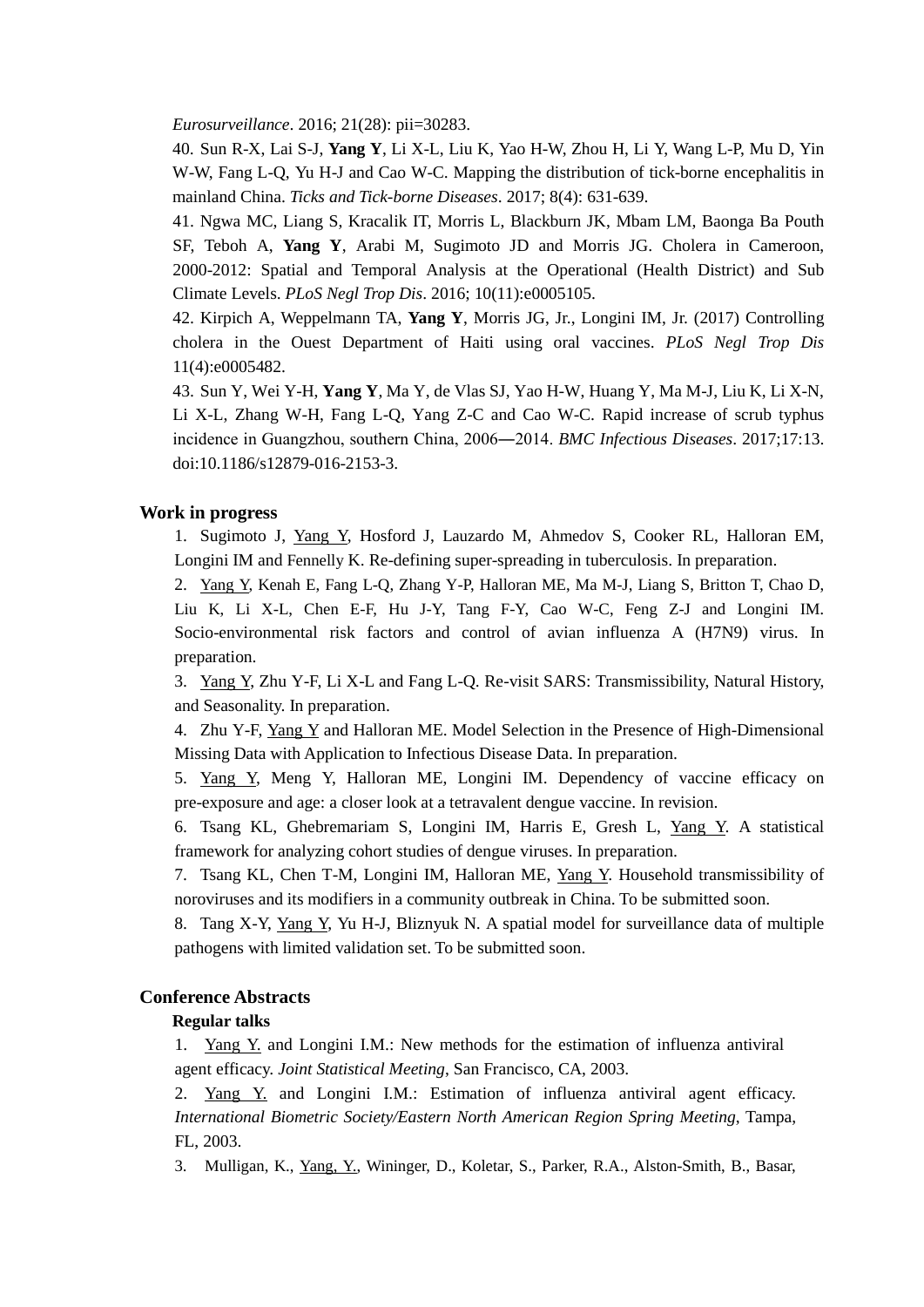M. and Grinspoon, S.: Effects of Metformin and Rosiglitazone on Body Composition in HIV-Infected Patients with Hyperinsulinemia and Elevated Waist/Hip Ratio: A Randomized, Placebo Controlled Trial. *Conference on Retroviruses and Opportunistic Infections*, Denver, CO, 2006.

4. Shikuma, C.M., Yang, Y., Meyer, W.A., Glesby, M., Tashima, K.T., Ribaudo, H., Webb, N., Bastow, B., Kuritzkes, D.R., and Gulick, R.M.: Metabolic Analyses within A5095: Effect of Efavirenz against an All-Nucleoside/Nucleotide Background. *Conference on Retroviruses and Opportunistic Infections*, Denver, CO, 2006.

5. Yang, Y. and DeGruttola, V.: Resampling-based Multiple Testing Methods with Covariate Adjustment: Application to Investigation of Antiretroviral Drug Susceptibility. *Workshop on Quantitative Methods for Research on Antiviral Resistance*, Boston, MA, 2006

6. Yang, Y., Halloran, M.E., Daniels, M. and Longini, I.M.: Modeling Competing Infectious Pathogens from a Bayesian Perspective: with Application to Influenza Studies with Incomplete Laboratory Results. *MFO workshop: Design and analysis of Infectious Disease Studies*, Mathematisches Forschungsinstitut Oberwolfach, Germany, 2009

7. Yang, Y., Halloran, M.E., Daniels, M. and Longini, I.M.: A Partial Monte carlo EM Algorithm for Analyzing Transmission of Infectious Diseases. *MIDAS Network Meeting*, Atlanta, GA, 2011

8. Yang Y.: Assessing the Transmissibility of TB and Risk Factors in Close Contact Groups. *MIDAS Network Meeting*, Austin, TX, 2013.

### **Invited talks**

1. Yang, Y., Gilbert, P., Longini, I.M. and Halloran, M.E.: A Bayesian Framework for Estimating Vaccine Efficacy per Infectious Contact. *Disease Dynamics 2008*, University of British Columbia, Vancouver, British Columbia, 2008.

2. Yang, Y.: Statistical Analysis of Epidemics with Asymptomatic Infections and/or Co-circulating Pathogens. *US CDC*, Atlanta, GA, 2011.

3. Yang Y.: Transmissibility and control of avian influenza A (H7N9) virus. *Sichuan Provincial CDC*, Sichuan, China, 2013.

4. Yang Y: Methods for estimating the dengue vaccine efficacy in cohort studies. *Zhongshan Municipal CDC*, Guangdong, China, 2014.

5. Yang Y: Spatio-temporal modeling for surveillance data of multiple pathogens. *Workshop on modeling hand, foot and mouth disese sponsored by China CDC*, Beijing, China, 2015.

## **V. Teaching and Advising**

### **Teaching**

| Course Number | Course Title                     | Dates             |
|---------------|----------------------------------|-------------------|
| PHC7066       | Large sample theory              | Spring, 2012—2015 |
| PHC6937       | <b>Applied Survival Analysis</b> | <b>Fall, 2013</b> |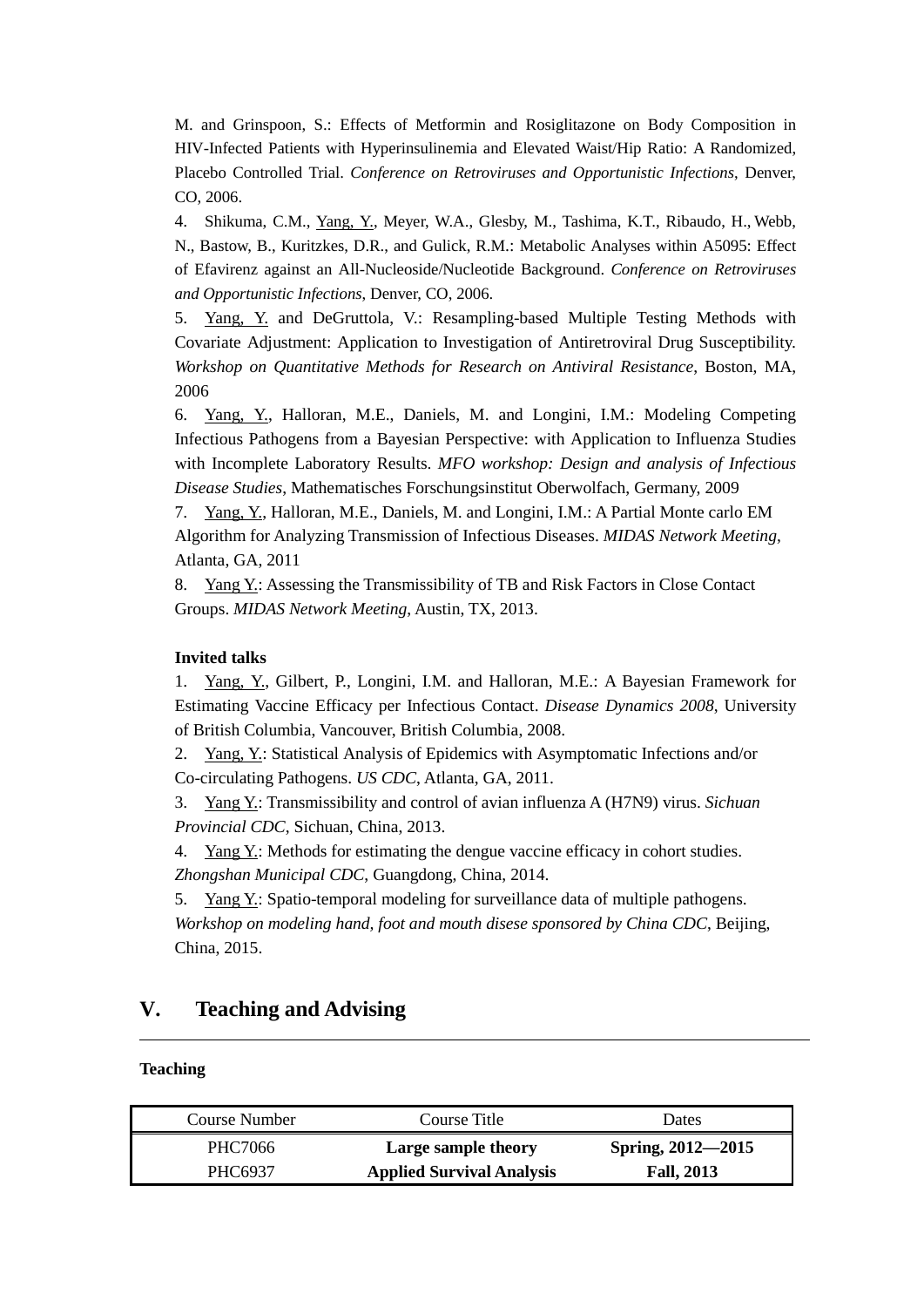PHC6092 **Biostatistical Theory Fall, 2015**

### **Gradute Committee Acitivities**

| Student      | Topic                                                      | Home                              | Completion    | Role                              |
|--------------|------------------------------------------------------------|-----------------------------------|---------------|-----------------------------------|
|              |                                                            | Department                        | Date          |                                   |
|              | <b>HIV</b> partner study and                               |                                   |               |                                   |
| Ya Meng      | dengue vaccine efficacy                                    | <b>Biostatistics</b>              | 2015          | <b>Advisor</b>                    |
|              | estimation                                                 |                                   |               |                                   |
|              | <b>Modeling cholera</b>                                    | <b>Biostatistics</b>              | 2015          | <b>Co-Advisor</b>                 |
| Alex Kirpich | transmission in Haiti                                      |                                   |               |                                   |
|              | Model selection in the                                     |                                   |               |                                   |
| Yifan Zhu    | presence of high-dimensional                               | <b>Biostatistics</b>              | 2015          | <b>Co-Advisor</b>                 |
|              | data                                                       |                                   |               |                                   |
|              | Joint model of transmission,                               |                                   |               |                                   |
| Samson       | pathogenicity and                                          | <b>Biostatistics</b>              | 2015          | <b>Co-Advisor</b>                 |
| Grebremariam | immunology for dengue                                      |                                   |               |                                   |
|              | epidemics                                                  |                                   |               |                                   |
| Mary N.      | <b>Tuberculosis among Haitian</b>                          |                                   |               | <b>Committee</b>                  |
| Seraphin     | immigrants in Florida                                      | Epidemiology                      | 2016          | <b>Member</b>                     |
|              | <b>Latent TB</b> infection in<br><b>Dominican Republic</b> | <b>Evironmental</b><br>and Global |               | <b>Committee</b><br><b>Member</b> |
| Helena J.    |                                                            |                                   | <b>Health</b> |                                   |
| Chapman      |                                                            |                                   |               |                                   |

## **VI. Services**

Professional Services

- Academic Editor, PLoS ONE, 2011—present
- Associate Editor, Biometrics, 2015—present

 Referee for Biometrics, Biostatistics, AOAS, American Journal of Epidemiology, Epidemics, PLoS Medicine, PLoS Comutational Biology, British Medical Journal, Scientific Report, Vaccine

Services at the University of Florida

- $\triangleright$  Member, Admission Committee, 2014—present
- Member, Exam Committee, 2014—present

# **VII. Grants, Contracts and Awards**

Ongoing Grants

 $R21$  AI119773  $7/2015 - 6/2017$